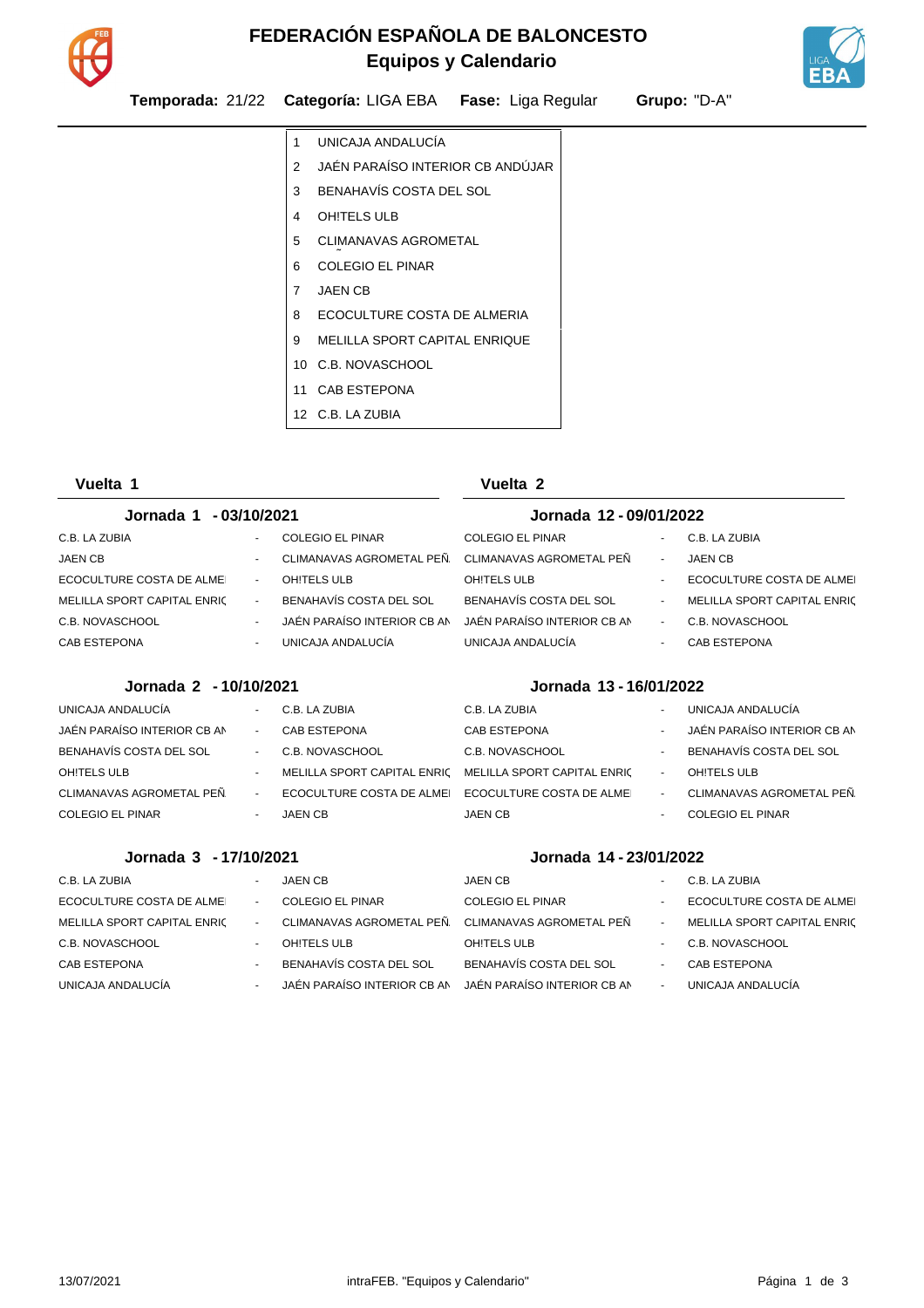

## **Equipos y Calendario FEDERACIÓN ESPAÑOLA DE BALONCESTO**



**Temporada:** 21/22 **Categoría:** LIGA EBA **Fase:** Liga Regular **Grupo:** "D-A"

| Jornada 4 - 24/10/2021      |        | Jornada 15 - 30/01/2022     |                             |        |                             |
|-----------------------------|--------|-----------------------------|-----------------------------|--------|-----------------------------|
| JAÉN PARAÍSO INTERIOR CB AN | $\sim$ | C.B. LA ZUBIA               | C.B. LA ZUBIA               |        | JAÉN PARAÍSO INTERIOR CB AN |
| BENAHAVIS COSTA DEL SOL     | $\sim$ | UNICAJA ANDALUCÍA           | UNICAJA ANDALUCÍA           | $\sim$ | BENAHAVÍS COSTA DEL SOL     |
| OH!TELS ULB                 | $\sim$ | CAB ESTEPONA                | CAB ESTEPONA                |        | OH!TELS ULB                 |
| CLIMANAVAS AGROMETAL PEÑ.   | $\sim$ | C.B. NOVASCHOOL             | C.B. NOVASCHOOL             |        | CLIMANAVAS AGROMETAL PEÑ    |
| COLEGIO EL PINAR            | $\sim$ | MELILLA SPORT CAPITAL ENRIC | MELILLA SPORT CAPITAL ENRIC | $\sim$ | <b>COLEGIO EL PINAR</b>     |
| <b>JAEN CB</b>              | $\sim$ | ECOCULTURE COSTA DE ALMEI   | ECOCULTURE COSTA DE ALMEI   | $\sim$ | <b>JAEN CB</b>              |
|                             |        |                             |                             |        |                             |

#### **Jornada 5 - 31/10/2021**

#### **Jornada 16 - 06/02/2022**

| $\overline{\phantom{a}}$ |                          | ECOCULTURE COSTA DE ALMEI | $\sim$                    | C.B. LA ZUBIA               |
|--------------------------|--------------------------|---------------------------|---------------------------|-----------------------------|
| $\overline{a}$           | JAEN CB                  | <b>JAEN CB</b>            |                           | MELILLA SPORT CAPITAL ENRIC |
| $\overline{\phantom{a}}$ | <b>COLEGIO EL PINAR</b>  | <b>COLEGIO EL PINAR</b>   |                           | C.B. NOVASCHOOL             |
| $\overline{\phantom{a}}$ | CLIMANAVAS AGROMETAL PEÑ | CLIMANAVAS AGROMETAL PEÑ  | $\sim$                    | CAB ESTEPONA                |
| $\overline{\phantom{0}}$ | OH!TELS ULB              | OH!TELS ULB               |                           | UNICAJA ANDALUCÍA           |
| $\blacksquare$           | BENAHAVÍS COSTA DEL SOL  | BENAHAVÍS COSTA DEL SOL   |                           | JAÉN PARAÍSO INTERIOR CB AN |
|                          |                          |                           | ECOCULTURE COSTA DE ALMEI |                             |

#### **Jornada 6 - 07/11/2021**

| BENAHAVÍS COSTA DEL SOL   | $\sim$         | C.B. LA ZUBIA               | C.B. LA ZUBIA               | $\sim$                   | BENAHAVÍS COSTA DEL SOL   |
|---------------------------|----------------|-----------------------------|-----------------------------|--------------------------|---------------------------|
| OH!TELS ULB               | $\overline{a}$ | JAÉN PARAÍSO INTERIOR CB AN | JAÉN PARAÍSO INTERIOR CB AN | $\sim$                   | OH!TELS ULB               |
| CLIMANAVAS AGROMETAL PEÑ  | $\sim$         | UNICAJA ANDALUCÍA           | UNICAJA ANDALUCÍA           |                          | CLIMANAVAS AGROMETAL PEÑ  |
| <b>COLEGIO EL PINAR</b>   | $\sim$         | CAB ESTEPONA                | CAB ESTEPONA                |                          | <b>COLEGIO EL PINAR</b>   |
| <b>JAEN CB</b>            |                | C.B. NOVASCHOOL             | C.B. NOVASCHOOL             |                          | <b>JAEN CB</b>            |
| ECOCULTURE COSTA DE ALMEI | $\sim$         | MELILLA SPORT CAPITAL ENRIC | MELILLA SPORT CAPITAL ENRIC | $\overline{\phantom{a}}$ | ECOCULTURE COSTA DE ALMEI |
|                           |                |                             |                             |                          |                           |

#### **Jornada 7 - 14/11/2021**

#### **Jornada 18 - 20/02/2022**

**Jornada 17 - 13/02/2022**

| C.B. LA ZUBIA               |        | MELILLA SPORT CAPITAL ENRIC MELILLA SPORT CAPITAL ENRIC |                           | $\sim$         | C.B. LA ZUBIA               |
|-----------------------------|--------|---------------------------------------------------------|---------------------------|----------------|-----------------------------|
| C.B. NOVASCHOOL             | $\sim$ | ECOCULTURE COSTA DE ALMEI                               | ECOCULTURE COSTA DE ALMEI | $\blacksquare$ | C.B. NOVASCHOOL             |
| <b>CAB ESTEPONA</b>         | $\sim$ | <b>JAEN CB</b>                                          | <b>JAEN CB</b>            | $\blacksquare$ | <b>CAB ESTEPONA</b>         |
| UNICAJA ANDALUCÍA           | $\sim$ | <b>COLEGIO EL PINAR</b>                                 | <b>COLEGIO EL PINAR</b>   | $\blacksquare$ | UNICAJA ANDALUCÍA           |
| JAÉN PARAÍSO INTERIOR CB AN | $\sim$ | CLIMANAVAS AGROMETAL PEÑ.                               | CLIMANAVAS AGROMETAL PEÑ  | $\blacksquare$ | JAÉN PARAÍSO INTERIOR CB AN |
| BENAHAVÍS COSTA DEL SOL     | $\sim$ | OH!TELS ULB                                             | OH!TELS ULB               |                | BENAHAVÍS COSTA DEL SOL     |
|                             |        |                                                         |                           |                |                             |

#### **Jornada 8 - 21/11/2021**

#### OH!TELS ULB C.B. LA ZUBIA CLIMANAVAS AGROMETAL PEÑANARROVÁN - BENAHAVÍS COSTA DEL SOL COLEGIO EL PINAR JAÉN PARAÍSO INTERIOR CB ANDÚAR - COLEGIO EL PINAR JAEN CB - UNICAJA ANDALUCÍA ECOCULTURE COSTA DE ALMEI - CAB ESTEPONA MELILLA SPORT CAPITAL ENRIC<sub>+</sub>C.B. NOVASCHOOL
C.B. NOVASCHOOL **Jornada 19 - 06/03/2022** C.B. LA ZUBIA - OH!TELS ULB BENAHAVÍS COSTA DEL SOL <sup>-</sup> CLIMANAVAS AGROMETAL PEÑ UNICAJA ANDALUCÍA - JAEN CB CAB ESTEPONA **A COLLECTE ECOCULTURE COSTA DE ALME** - MELILLA SPORT CAPITAL ENRIC